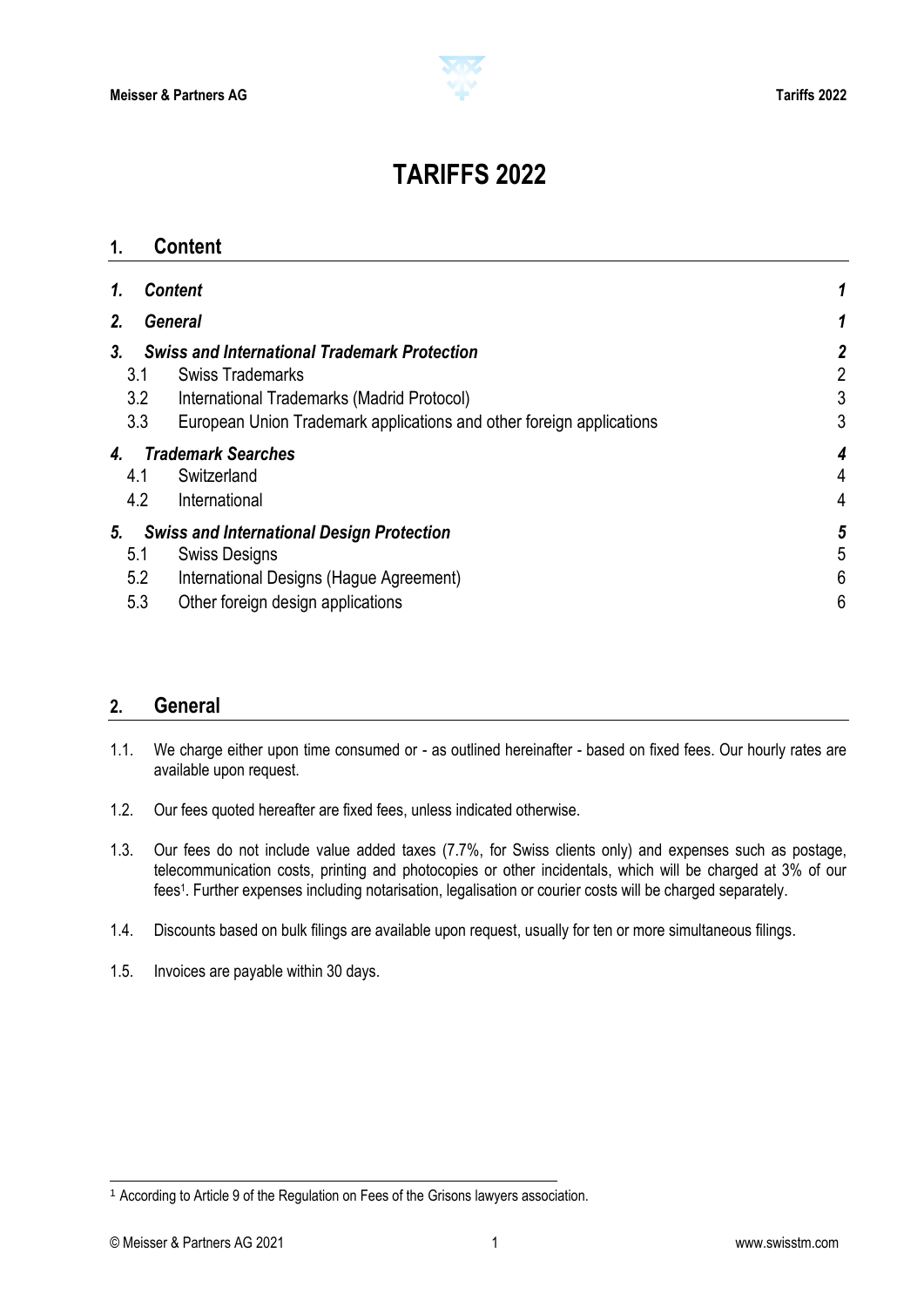

### <span id="page-1-0"></span>**3. Swiss and International Trademark Protection**

The following documents and information are required for trademark applications:

- $\triangleright$  sign (word mark, for a trademark with logo, we need one representation if colours are claimed one in colour with specification of colour in words or internationally accepted colour codes such as Pantone, RAL or NCS - that can be transmitted electronically (in jpg. format, max. 300KB));
- $\triangleright$  list of goods/services;
- $\triangleright$  applicant's particulars;
- $\triangleright$  POA (for our files, the IPO does usually not ask for a POA);
- $\triangleright$  priority information (optional).

### <span id="page-1-1"></span>**3.1 Swiss Trademarks**

|                                                                            | <b>Official Fee</b>      | Our Fee                 | Total      |
|----------------------------------------------------------------------------|--------------------------|-------------------------|------------|
|                                                                            | <b>CHF</b>               | <b>CHF</b>              | <b>CHF</b> |
| Application (up to three classes),                                         | 550                      | 7002                    | 1250       |
| including application and registration, checking and forwarding the        |                          |                         |            |
| certificate of registration (by e-mail only), entering the data into our   |                          |                         |            |
| computer system, acting as agent for ten years and sending one non-        |                          |                         |            |
| registered renewal reminder to the latest known address                    |                          |                         |            |
| For the fourth and additional classes (per class)                          | 100                      | 503                     | 150        |
| Additional fee for express examination (within four weeks)                 | 400                      | 50                      | 450        |
| Claiming priority (optional)                                               | --                       | 50                      | 50         |
| Late filings                                                               | Ξ.                       | 50                      | 50         |
| <b>Renewal</b> (irrespective of the amount of classes covered; including   | 700                      | 400                     | 1100       |
| maintaining the file for another ten years and being registered agents)    |                          |                         |            |
| Late renewal (additional fees)                                             | 50                       | 50                      | 100        |
| <b>Recordal of changes in the Register</b>                                 |                          |                         |            |
| - assignment/merger (for a single registration if an appropriate           |                          | 150                     | 150        |
| document is provided (see our standard assignment form))                   |                          |                         |            |
| - licence (for a single registration if an appropriate document is         |                          | 150                     | 150        |
| provided)                                                                  |                          |                         |            |
| - change of onwer's name/address (for a single registration if an          | --                       | 150                     | 150        |
| appropriate document is provided)                                          |                          |                         |            |
| - recordals for additional marks recorded simultaneously                   | $\overline{a}$           | on request <sup>4</sup> |            |
| <b>Limitation</b> of goods/services from the list of a recorded trademark, | --                       | 150                     | 150        |
| renouncing to a registered trademark                                       |                          |                         |            |
| Obtaining extracts from the Trademark Register (each)                      | $\overline{\phantom{a}}$ | 100                     | 100        |
| Taking over the representation of a Swiss Trademark (no charge if there is | --                       |                         |            |
| a simultaneous order for renewal, assignment or others)                    |                          |                         |            |
| Reporting and replying to Office Actions                                   | --                       | upon time               |            |
|                                                                            |                          | consumed <sup>5</sup>   |            |
| <b>Filing oppositions</b>                                                  | 800                      | upon time               |            |
|                                                                            |                          | consumed <sup>6</sup>   |            |
| Filing non-use cancellation actions with the IPO                           | 800                      | upon time               |            |
|                                                                            |                          | consumed <sup>7</sup>   |            |

<sup>&</sup>lt;sup>2</sup> The Swiss IPO does not accept lists of goods and services in English; our fees include the translation of standard lists.

<sup>3</sup> Again, our fees include the translation of standard lists.

<sup>4</sup> We are happy to provide an individual offer in case of recordals for multiple marks.

<sup>5</sup> Our hourly rates are available upon request.

<sup>6</sup> Our hourly rates are available upon request. Drafting and filing a submission typically amounts to approx. CHF 1200.

<sup>7</sup> Our hourly rates are available upon request. Additional costs for in-use search may be charged.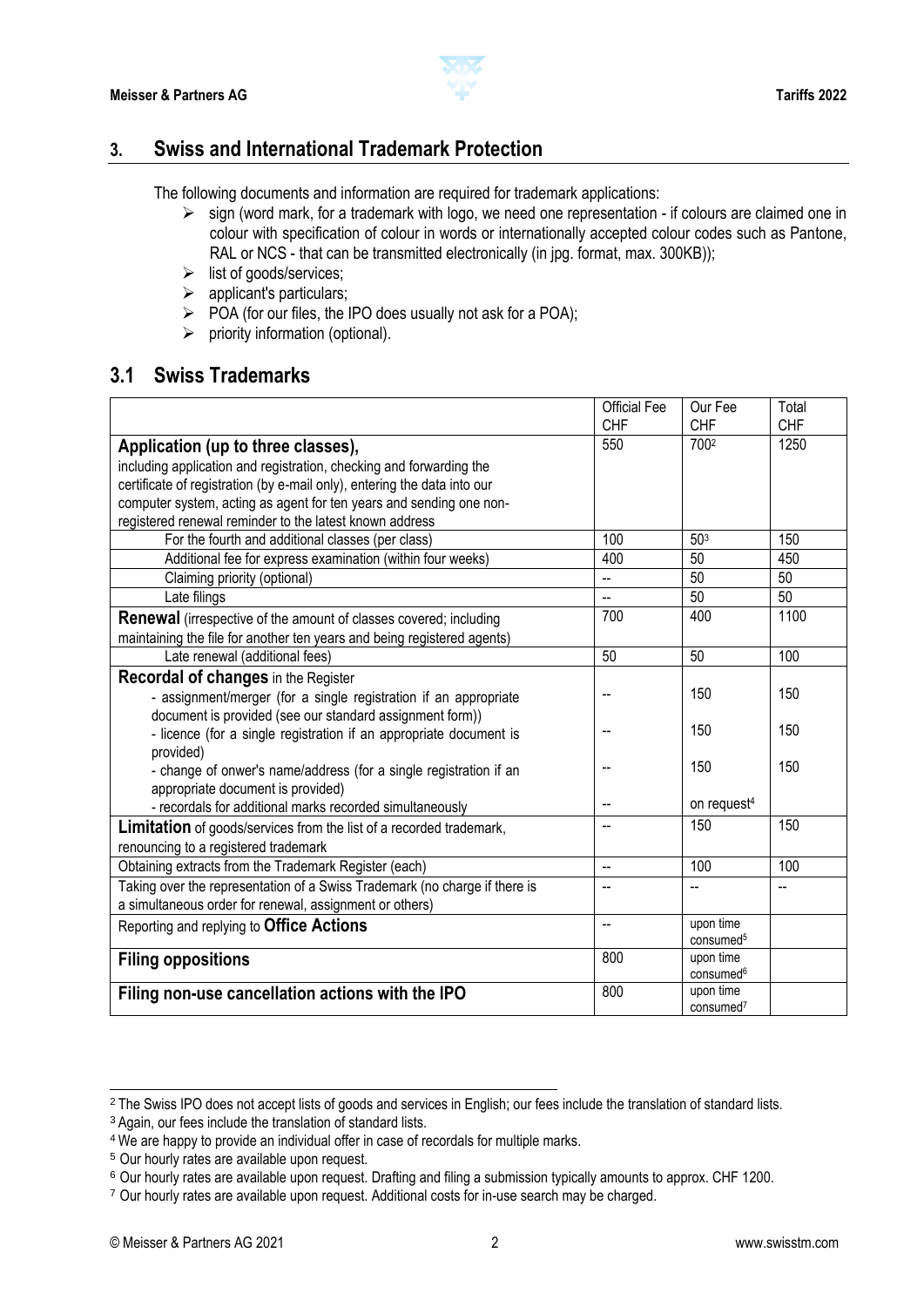

### <span id="page-2-0"></span>**3.2 International Trademarks (Madrid Protocol)<sup>8</sup>**

|                                                                            | <b>Official Fee</b>      | Our Fee                  | Total      |
|----------------------------------------------------------------------------|--------------------------|--------------------------|------------|
|                                                                            | <b>CHF</b>               | <b>CHF</b>               | <b>CHF</b> |
| Application (up to three classes) (basic fee),                             | 653                      | 700                      | 1353       |
| including application and registration, checking and forwarding the        |                          |                          |            |
| certificate of registration (by e-mail only), entering the data into our   |                          |                          |            |
| computer system, acting as agent for ten years and sending one non-        |                          |                          |            |
| registered renewal reminder to the latest known address; but not including |                          |                          |            |
| additional fees for colour claims or certification marks                   |                          |                          |            |
| Official Fee of the Swiss Trademarks Office for forwarding the             | 100                      | $\overline{\phantom{a}}$ | 100        |
| application to WIPO                                                        |                          |                          |            |
| Additional fee for marks in colour                                         | 250                      | L.                       | 250        |
| For the fourth and additional classes (per class)                          | 100 or                   | 50                       | 150 or     |
|                                                                            | more <sup>9</sup>        |                          | more       |
| Fee per country claimed                                                    | 100 or                   | 50                       | 150 or     |
|                                                                            | more <sup>10</sup>       |                          | more       |
| Renewal (basic fee)                                                        | 653                      | 400                      | 1053       |
| For the fourth and additional classes (per class)                          | 100 or                   | 50                       | 150 or     |
|                                                                            | more <sup>11</sup>       |                          | more       |
| Fee per country claimed                                                    | 100 or                   | 50                       | 150 or     |
|                                                                            | more <sup>12</sup>       |                          | more       |
| Late renewal (additional fees)                                             | 326.50                   | 50                       | 376.50     |
| <b>Territorial extensions (basic fee)</b>                                  | 300                      | 200                      | 500        |
| Fee per country claimed                                                    | 100 or                   | 50                       | 150 or     |
|                                                                            | more <sup>13</sup>       |                          | more       |
| <b>Recordal of changes in the Register</b>                                 |                          |                          |            |
| - assignment/merger (for a single registration if an appropriate           | 177                      | 150                      | 327        |
| document is provided (see our standard assignment form))                   |                          |                          |            |
| - licence (for a single registration if an appropriate document is         | 177                      | 150                      | 327        |
| provided)                                                                  |                          |                          |            |
| - change of owner's name/address (for a single registration if an          | 150                      | 150                      | 300        |
| appropriate document is provided)                                          |                          |                          |            |
| <b>Limitation</b> of goods/services from the list of a recorded trademark  | 177                      | 150                      | 327        |
| Obtaining extracts from the Trademark Register (each)                      | 77 or more               | 100                      | 177 or     |
|                                                                            |                          |                          | more       |
| Taking over the representation (no charge if there is a simultaneous order | $\overline{\phantom{a}}$ | L.                       |            |
| for renewal, assignment or others)                                         |                          |                          |            |
| Reporting and replying to Office Actions                                   | $-14$                    | upon time                |            |
|                                                                            |                          | consumed <sup>15</sup>   |            |

# <span id="page-2-1"></span>**3.3 European Union Trademark applications and other foreign applications**<sup>16</sup>

In general, our fees correspond to the fees for trademark work in Switzerland.

<sup>&</sup>lt;sup>8</sup> We are happy to provide specific cost offers on request.

<sup>&</sup>lt;sup>9</sup> Subject to individual country fees.

<sup>&</sup>lt;sup>10</sup> Subject to individual country fees.

<sup>&</sup>lt;sup>11</sup> Subject to individual country fees.

<sup>&</sup>lt;sup>12</sup> Subject to individual country fees.

<sup>13</sup> Subject to individual country fees.

<sup>14</sup> Subject to country fees.

<sup>&</sup>lt;sup>15</sup> Our hourly rates are available upon request.

<sup>&</sup>lt;sup>16</sup> We are happy to provide specific cost offers on request.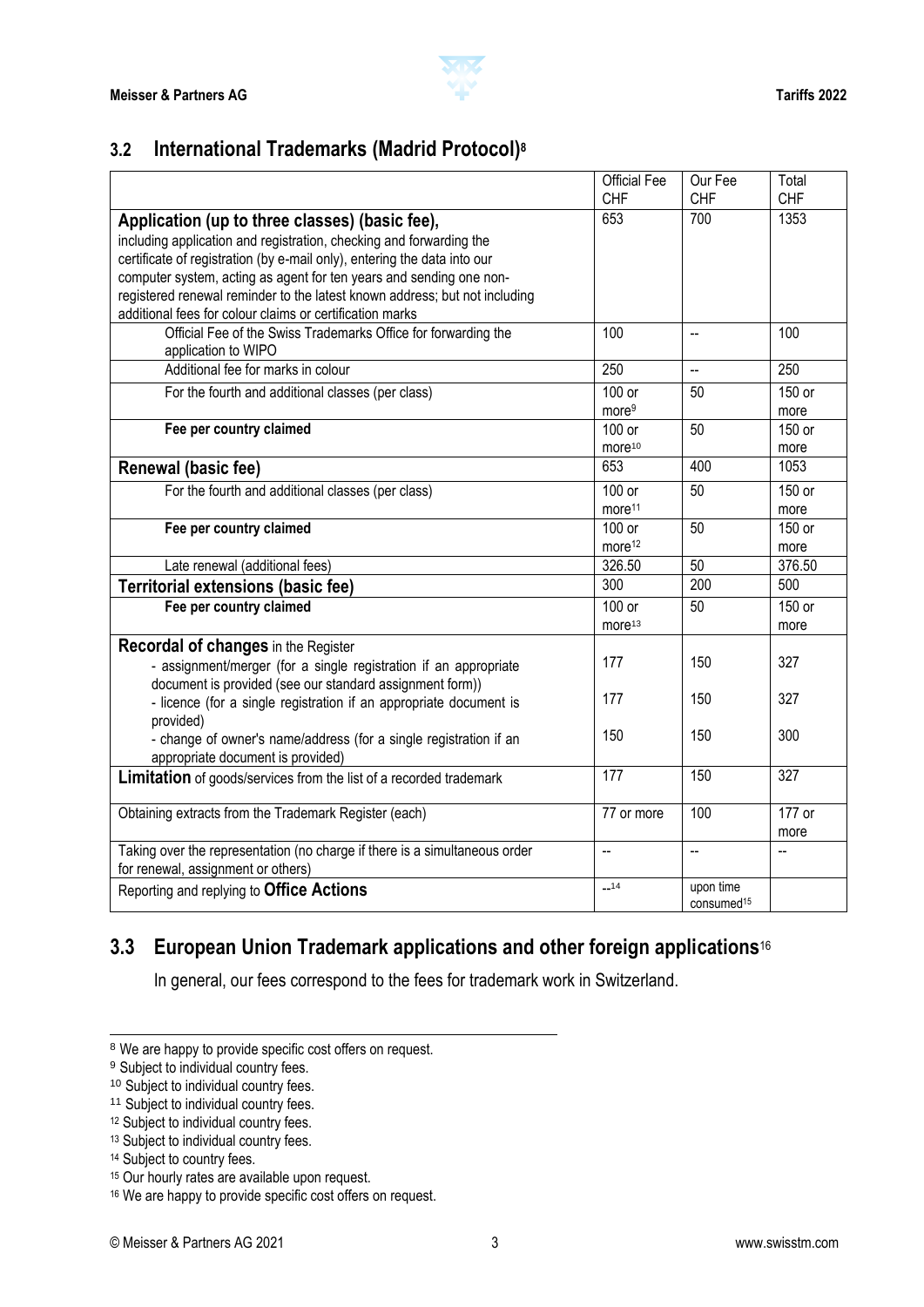

### <span id="page-3-0"></span>**4. Trademark Searches**

#### Delivery time

- $\geq$  Immediate: Within 1 working day (24 hrs)<br> $\geq$  Express: Within 2 4 working days
- Express: Within 2 4 working days<br>  $\triangleright$  Standard: Within 5 8 working days
- Standard: Within 5 8 working days

In the absence of instructions to the contrary, search reports are delivered by e-mail only.

In case of legally difficult issues and/or unusually high numbers of hits, there can be additional costs. In such case we will advise in advance and provide a cost estimate.

### <span id="page-3-1"></span>**4.1 Switzerland**

|                                                        | Costs of<br>Service<br>Provider<br><b>CHF</b> | Our Fee<br><b>CHF</b> | Total<br><b>CHF</b> |
|--------------------------------------------------------|-----------------------------------------------|-----------------------|---------------------|
| Identity search for word marks                         |                                               |                       |                     |
| for one class                                          | --                                            | 100                   | 100                 |
| for each additional class                              |                                               | 30                    |                     |
| Similarity search for word marks                       |                                               |                       |                     |
| for one class                                          | 300                                           | 400                   | 700                 |
| for each additional class                              |                                               | 100                   |                     |
|                                                        |                                               |                       |                     |
| Additional fees for express delivery                   |                                               | 50                    |                     |
| Additional fees for immediate delivery                 |                                               | 100                   |                     |
| Similarity search for device marks                     |                                               |                       |                     |
| for one class                                          | 400                                           | 400                   | 80017               |
| for each additional class                              | 100                                           | 100                   |                     |
|                                                        |                                               |                       |                     |
| Additional fees for express delivery                   | 100                                           | 100                   |                     |
| Similarity search for word and device marks            |                                               |                       |                     |
| for one class                                          | 600                                           | 600                   | 120018              |
| for each additional class                              | 100                                           | 100                   |                     |
|                                                        |                                               |                       |                     |
| Additional fees for express delivery                   | 100                                           | 100                   |                     |
| <b>Proprietor search</b>                               | -−                                            | 100                   | 100                 |
| Domain name identity search                            | --                                            | 100                   | 100                 |
| <b>Company name search (Swiss Commercial Register)</b> |                                               |                       |                     |
| identity search                                        |                                               | 100                   | 100                 |
| similarity search                                      | 40                                            | 250                   | 290                 |

### <span id="page-3-2"></span>**4.2 International**

We are happy to provide specific cost offers for searches in jurisdictions outside Switzerland on request.

<sup>&</sup>lt;sup>17</sup> 700 if you can provide us with a concluding list of Vienna classes to be searched.

<sup>18 1000</sup> if you can provide us with a concluding list of Vienna classes to be searched.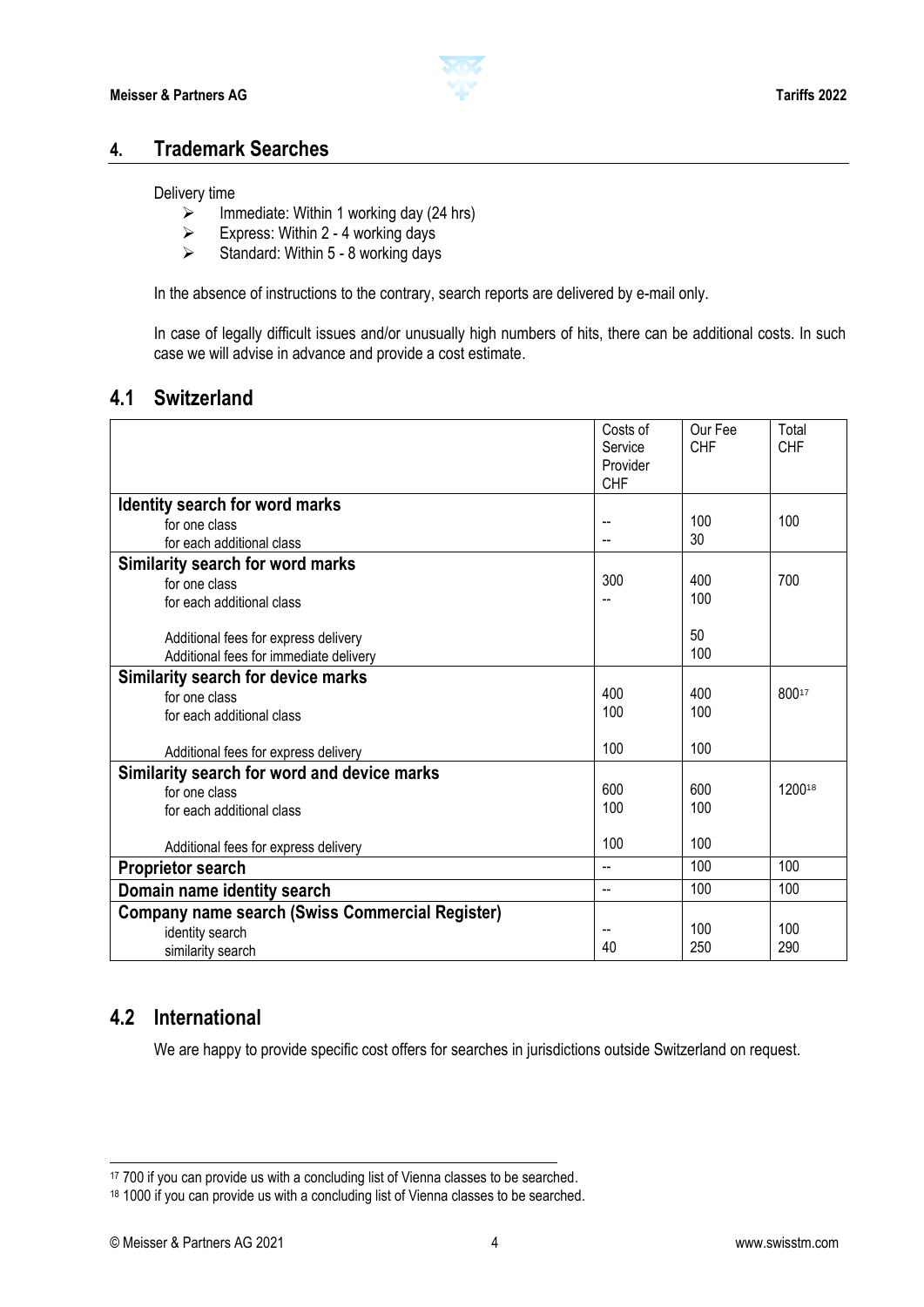

### <span id="page-4-0"></span>**5. Swiss and International Design Protection**

The following documents and information are required for design applications:

- $\triangleright$  reproduction of the design (>300dpi) (.jpg, .bmp, .tif);
- $\triangleright$  applicant's particulars;
- $\triangleright$  name and address of the designer;
- POA (for our files, the IPO does usually not ask for a POA, it may be sent to us by e-mail or fax, no notarisation, no legalisation);
- $\triangleright$  priority information (optional);
- $\triangleright$  design description (optional);
- $\triangleright$  deferment of publication (optional).

### <span id="page-4-1"></span>**5.1 Swiss Designs**

|                                                                                                                                                                                                                                                                                                                                                                                                                                                                                                                                                                                                                                                                                           | <b>Official Fee</b>                                                               | Our Fee                                                                                              | Total                                                                                      |
|-------------------------------------------------------------------------------------------------------------------------------------------------------------------------------------------------------------------------------------------------------------------------------------------------------------------------------------------------------------------------------------------------------------------------------------------------------------------------------------------------------------------------------------------------------------------------------------------------------------------------------------------------------------------------------------------|-----------------------------------------------------------------------------------|------------------------------------------------------------------------------------------------------|--------------------------------------------------------------------------------------------|
|                                                                                                                                                                                                                                                                                                                                                                                                                                                                                                                                                                                                                                                                                           | <b>CHF</b>                                                                        | <b>CHF</b>                                                                                           | <b>CHF</b>                                                                                 |
| Application (one design incl. one reproduction),                                                                                                                                                                                                                                                                                                                                                                                                                                                                                                                                                                                                                                          | 200                                                                               | 400                                                                                                  | 600                                                                                        |
| including application and registration, checking and forwarding the                                                                                                                                                                                                                                                                                                                                                                                                                                                                                                                                                                                                                       |                                                                                   |                                                                                                      |                                                                                            |
| certificate of registration, entering the data into our computer system,                                                                                                                                                                                                                                                                                                                                                                                                                                                                                                                                                                                                                  |                                                                                   |                                                                                                      |                                                                                            |
| acting as agent for five years and sending one non-registered renewal                                                                                                                                                                                                                                                                                                                                                                                                                                                                                                                                                                                                                     |                                                                                   |                                                                                                      |                                                                                            |
| reminder to the latest known address                                                                                                                                                                                                                                                                                                                                                                                                                                                                                                                                                                                                                                                      |                                                                                   |                                                                                                      |                                                                                            |
| For each additional design up to five in the same application (only                                                                                                                                                                                                                                                                                                                                                                                                                                                                                                                                                                                                                       | 100                                                                               | 100                                                                                                  | 200                                                                                        |
| possible if it falls under the same class of the Locarno                                                                                                                                                                                                                                                                                                                                                                                                                                                                                                                                                                                                                                  |                                                                                   |                                                                                                      |                                                                                            |
| Classification)                                                                                                                                                                                                                                                                                                                                                                                                                                                                                                                                                                                                                                                                           |                                                                                   |                                                                                                      |                                                                                            |
| For six and more designs in the same application, total (only                                                                                                                                                                                                                                                                                                                                                                                                                                                                                                                                                                                                                             | 700                                                                               | 800                                                                                                  | 1500                                                                                       |
| possible if it falls under the same class of                                                                                                                                                                                                                                                                                                                                                                                                                                                                                                                                                                                                                                              |                                                                                   |                                                                                                      |                                                                                            |
| the Locarno Classification)                                                                                                                                                                                                                                                                                                                                                                                                                                                                                                                                                                                                                                                               |                                                                                   |                                                                                                      |                                                                                            |
| Publication fee for the second and each additional                                                                                                                                                                                                                                                                                                                                                                                                                                                                                                                                                                                                                                        | 20                                                                                | 20                                                                                                   | 40                                                                                         |
| reproduction                                                                                                                                                                                                                                                                                                                                                                                                                                                                                                                                                                                                                                                                              |                                                                                   |                                                                                                      |                                                                                            |
| Deferment of publication (optional)                                                                                                                                                                                                                                                                                                                                                                                                                                                                                                                                                                                                                                                       | L.                                                                                | 50                                                                                                   | 50                                                                                         |
|                                                                                                                                                                                                                                                                                                                                                                                                                                                                                                                                                                                                                                                                                           | Ξ.                                                                                |                                                                                                      |                                                                                            |
|                                                                                                                                                                                                                                                                                                                                                                                                                                                                                                                                                                                                                                                                                           | $\overline{\phantom{a}}$                                                          | 100                                                                                                  | 100                                                                                        |
|                                                                                                                                                                                                                                                                                                                                                                                                                                                                                                                                                                                                                                                                                           | Ξ.                                                                                |                                                                                                      |                                                                                            |
| Renewal (one design)                                                                                                                                                                                                                                                                                                                                                                                                                                                                                                                                                                                                                                                                      |                                                                                   |                                                                                                      |                                                                                            |
| including maintaining the file for another five years and being registered                                                                                                                                                                                                                                                                                                                                                                                                                                                                                                                                                                                                                |                                                                                   |                                                                                                      |                                                                                            |
|                                                                                                                                                                                                                                                                                                                                                                                                                                                                                                                                                                                                                                                                                           |                                                                                   |                                                                                                      |                                                                                            |
|                                                                                                                                                                                                                                                                                                                                                                                                                                                                                                                                                                                                                                                                                           |                                                                                   |                                                                                                      |                                                                                            |
|                                                                                                                                                                                                                                                                                                                                                                                                                                                                                                                                                                                                                                                                                           |                                                                                   |                                                                                                      |                                                                                            |
|                                                                                                                                                                                                                                                                                                                                                                                                                                                                                                                                                                                                                                                                                           |                                                                                   |                                                                                                      |                                                                                            |
| <b>Recordal of changes in the Register</b>                                                                                                                                                                                                                                                                                                                                                                                                                                                                                                                                                                                                                                                |                                                                                   |                                                                                                      |                                                                                            |
| - assignment/merger (for a single registration if an appropriate                                                                                                                                                                                                                                                                                                                                                                                                                                                                                                                                                                                                                          |                                                                                   |                                                                                                      |                                                                                            |
| document is provided)                                                                                                                                                                                                                                                                                                                                                                                                                                                                                                                                                                                                                                                                     |                                                                                   |                                                                                                      |                                                                                            |
|                                                                                                                                                                                                                                                                                                                                                                                                                                                                                                                                                                                                                                                                                           | --                                                                                |                                                                                                      |                                                                                            |
|                                                                                                                                                                                                                                                                                                                                                                                                                                                                                                                                                                                                                                                                                           |                                                                                   |                                                                                                      |                                                                                            |
|                                                                                                                                                                                                                                                                                                                                                                                                                                                                                                                                                                                                                                                                                           | --                                                                                |                                                                                                      |                                                                                            |
|                                                                                                                                                                                                                                                                                                                                                                                                                                                                                                                                                                                                                                                                                           |                                                                                   |                                                                                                      |                                                                                            |
|                                                                                                                                                                                                                                                                                                                                                                                                                                                                                                                                                                                                                                                                                           |                                                                                   |                                                                                                      |                                                                                            |
|                                                                                                                                                                                                                                                                                                                                                                                                                                                                                                                                                                                                                                                                                           |                                                                                   |                                                                                                      |                                                                                            |
|                                                                                                                                                                                                                                                                                                                                                                                                                                                                                                                                                                                                                                                                                           |                                                                                   |                                                                                                      |                                                                                            |
|                                                                                                                                                                                                                                                                                                                                                                                                                                                                                                                                                                                                                                                                                           |                                                                                   |                                                                                                      |                                                                                            |
| simultaneous order for renewal, assignment or others)                                                                                                                                                                                                                                                                                                                                                                                                                                                                                                                                                                                                                                     |                                                                                   |                                                                                                      |                                                                                            |
| Claiming priority (optional)<br>Design description (optional)<br>Late filings<br>agents)<br>For each additional design up to five in the same registration<br>For six and more designs in the same registration<br>Late renewal (additional fees)<br>- licence (for a single registration if an appropriate document is<br>provided)<br>- change of onwer's name/address (for a single registration if an<br>appropriate document is provided)<br>- recordals for additional marks recorded simultaneously (each)<br>Renouncing to a registered Design<br>Obtaining extracts from the Design Register (each)<br>Taking over the representation of a Swiss Design (no charge if there is a | 200<br>100<br>700<br>50<br>--<br>$\overline{a}$<br>$\overline{\phantom{a}}$<br>Ш. | 50<br>50<br>200<br>50<br>400<br>50<br>150<br>150<br>150<br>on<br>request <sup>19</sup><br>150<br>100 | 50<br>50<br>400<br>150<br>1100<br>100<br>150<br>150<br>150<br>150<br>100<br>$\overline{a}$ |

<sup>&</sup>lt;sup>19</sup> We are happy to provide an individual offer in case of recordals for multiple marks.

l